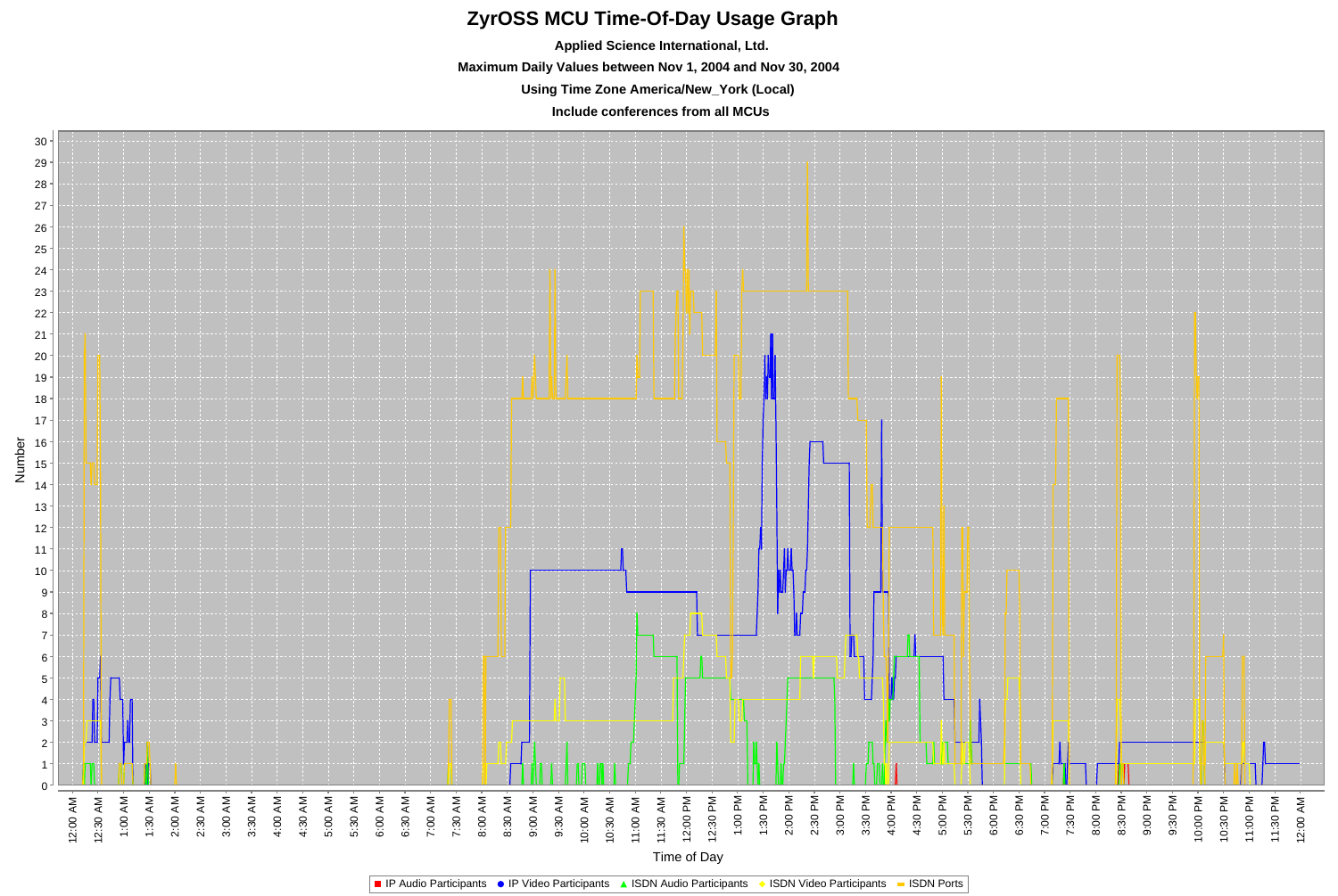## **ZyrOSS MCU Time-Of-Day Usage Graph**

**Applied Science International, Ltd. Maximum Daily Values between Nov 1, 2004 and Nov 30, 2004 Using Time Zone America/New\_York (Local) Include conferences from all MCUs**



**IP Participants • ISDN Participants • Audio Participants • Video Participants**